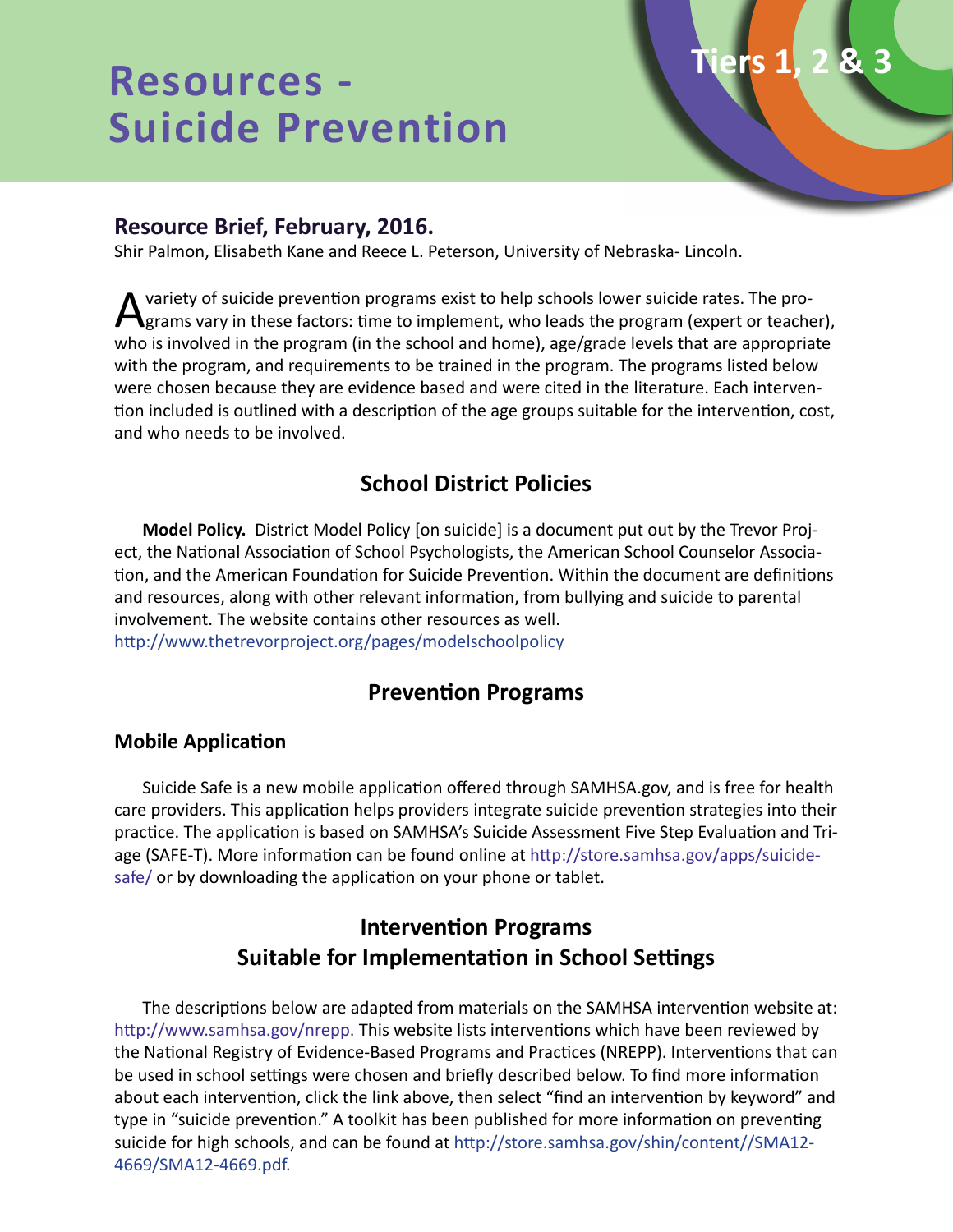

## **American Indian Life Skills Development/Zuni Life Skills Development**

American Indian Life Skills Development (the currently available version of the former Zuni Life Skills Development program) is a school-based suicide prevention curriculum addressing the reduction of suicide risk and improving protective factors among American Indian adolescents 14 to 19 years old. The curriculum includes anywhere from 28 to 56 lesson plans covering topics such as building self-esteem, identifying emotions and stress, increasing communication and problem-solving skills, recognizing and eliminating self-destructive behavior, role-playing around suicide prevention, and setting personal and community goals. The curriculum typically is delivered over 30 weeks during the school year, with students participating in lessons 3 times per week. Lessons are interactive and incorporate situations and experiences relevant to American Indian adolescent life, such as dating, rejection, divorce, separation, unemployment, and problems with health and the law. Most of the lessons include brief, scripted scenarios that provide a chance for students to employ problem solving and apply the suicide-related knowledge they have learned. More information on the program can be found here: http://alaskanativeyouth.org/wp-content/uploads/AmericanIndianLifeSkillsDevelopment.pdf

## **Coping and Support Training (CAST)**

CAST is a high school-based suicide prevention program targeting youth 14 to 19 years old. CAST delivers life-skills training and social support in a small-group format (6-8 students per group). The program consists of twelve 55-minute group sessions administered over 6 weeks by trained high school teachers, counselors, or nurses with considerable school-based experience. CAST serves as a follow-up program for youth who have been identified through screening as being at significant risk for suicide. CAST's skills training sessions focus on three overall goals: increased mood management (depression and anger), improved school performance, and decreased drug involvement. Sessions emphasize group support, goal setting and monitoring, self-esteem, decision making skills, better management of anger and depression, "school smarts," control of drug use with relapse prevention, and self-recognition of progress through the program. Each session helps youth apply newly acquired skills and increase support from family and other trusted adults. Every session ends with "Lifework" assignments that call for the youth to practice the session's skills with a specific person in their school, home, or peer-group environment. More information on the program can be found here: http://www.reconnectingyouth.com/programs/cast/

## **Kognito At-Risk for High School Educators**

Kognito At-Risk for High School Educators is a 1-hour, online, interactive gatekeeper training program that prepares high school teachers and other school personnel to identify, approach, and refer students who are exhibiting signs of psychological distress such as depression, anxiety, substance abuse, and suicidal ideation. Through a self-paced, narrative-driven experience, participants build knowledge, skills, and confidence to connect at-risk students to counseling, mental health, or crisis support services. By engaging in a role-play practice conversation with fully animated and emotionally responsive student avatars that act and respond like real humans, participants learn effective communication tactics for managing these challenging conversations. The course also works to reduce stigma around mental health issues by normalizing mental health disorders and increase protective factors by improving social connectedness. Kognito has specific modules for elementary, middle and high school settings. For more information about this program go to: https://www.kognito.com/products/pk12/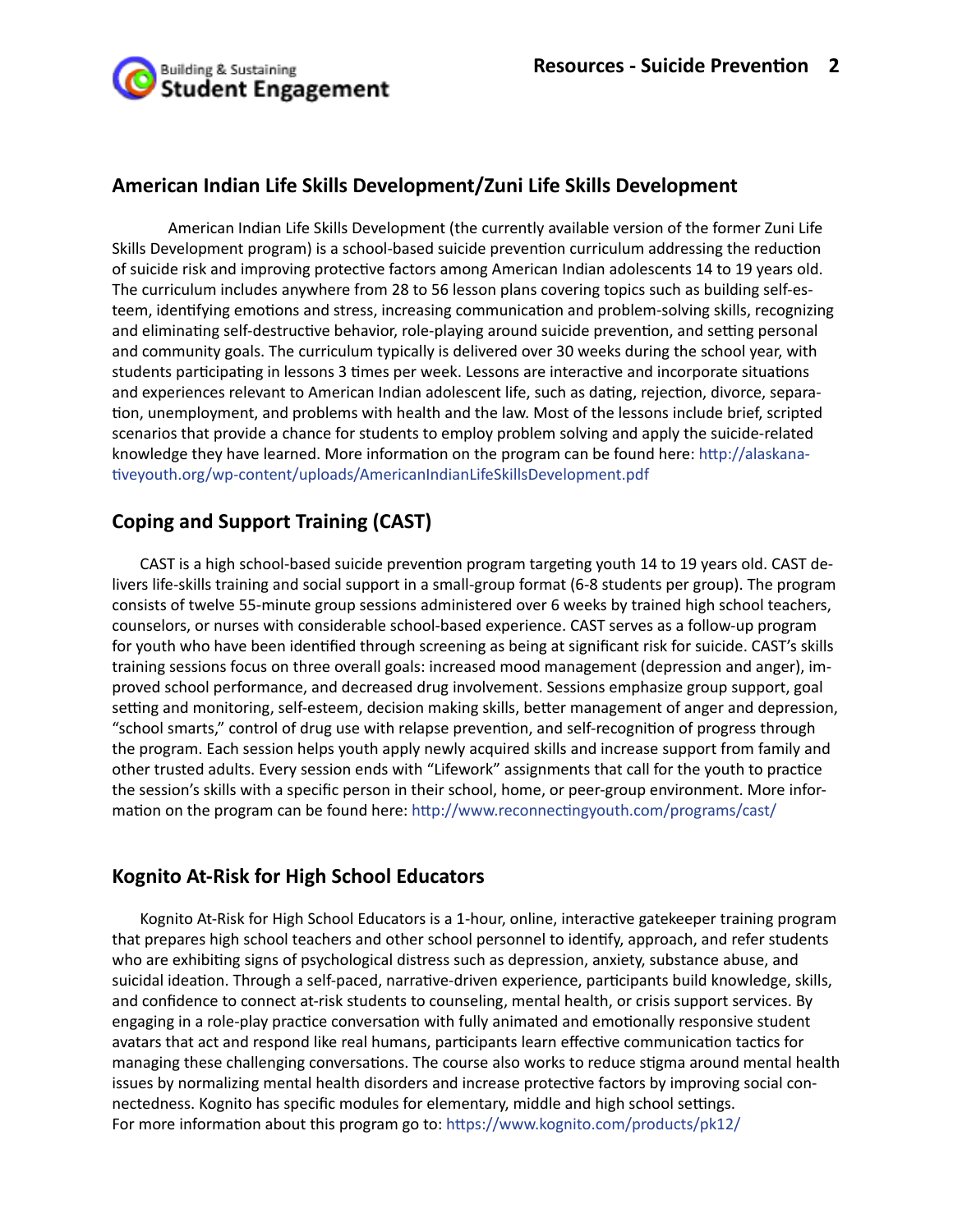## **LEADS: For Youth (Linking Education and Awareness of Depression and Suicide)**

LEADS: For Youth is a curriculum for high school students in grades 9-12 that is designed to increase knowledge of depression and suicide, modify perceptions of depression and suicide, increase knowledge of suicide prevention resources, and improve intentions to engage in help-seeking behaviors. The curriculum addresses such topics as depression and its symptoms, the link between depression and suicide, the risk and protective factors associated with suicide, the warning signs of suicide, and how to seek help and overcome barriers to seeking help, and school and community suicide prevention resources. By educating students about seeking help and the resources available to them, the intervention aims

to empower students to get help for themselves or others. Teachers implement the curriculum for 1 hour a day over a 3-day period. Each session includes a classroom lecture, individual and group activities, and small-group discussions, followed by activities and homework outside of school. More information can be found on the program here: http://www.save.org/index.cfm?fuseaction=home. viewPage&page\_id=45DFBB66-7E90-9BD4-CEB81505D25E7ED1

## **Lifelines Curriculum**

Lifelines is a comprehensive, school-wide suicide prevention program for middle and high school students. The goal of Lifelines



is to promote a caring, competent school community in which help seeking is encouraged and modeled and suicidal behavior is recognized as an issue that cannot be kept secret. Lifelines seeks to increase the likelihood that school staff and students will know how to identify at-risk youth when they encounter them, provide an appropriate initial response, and obtain help, as well as be inclined to take such action. Lifeline consists of four 45-minute or two 90-minute lessons that incorporate elements of the social development model and employ interactive teaching techniques, including role-play. Health teachers and/or guidance counselors teach the lessons within the regular school health curriculum. The Lifelines Curriculum was developed specifically for students in grades 8-10 but can be used with students through 12th grade. More information is available here: http://www.hazelden.org/web/public/lifelines.page

# **QPR Gatekeeper Training for Suicide Prevention**

The QPR (Question, Persuade, and Refer) Gatekeeper Training for Suicide Prevention is a brief educational program designed to teach "gatekeepers"--those who are strategically positioned to recognize and refer someone at risk of suicide (e.g., parents, friends, neighbors, teachers, coaches, caseworkers, police officers)--the warning signs of a suicide crisis and how to respond by following three steps:

- Question the individual's desire or intent regarding suicide
- Persuade the person to seek and accept help
- Refer the person to appropriate resources

 The 1- to 2-hour training is delivered by certified instructors in person or online, and it covers (1) the epidemiology of suicide and current statistics, as well as myths and misconceptions about suicide and suicide prevention; (2) general warning signs of suicide; and (3) the three gatekeeper skills (i.e., question, persuade, refer). Any adult (18 years or older) can become a certified instructor after receiving a minimum of 8 hours of formal instruction. After completing this instruction, the instructor is certified for 3 years, although annual booster sessions are recommended. Certified instructors are provided with technical and Web-based support, newsletters, and free program upgrades. QPR has a comprehensive website with plenty of information. It can be found here: https://www.qprinstitute.com/about-qpr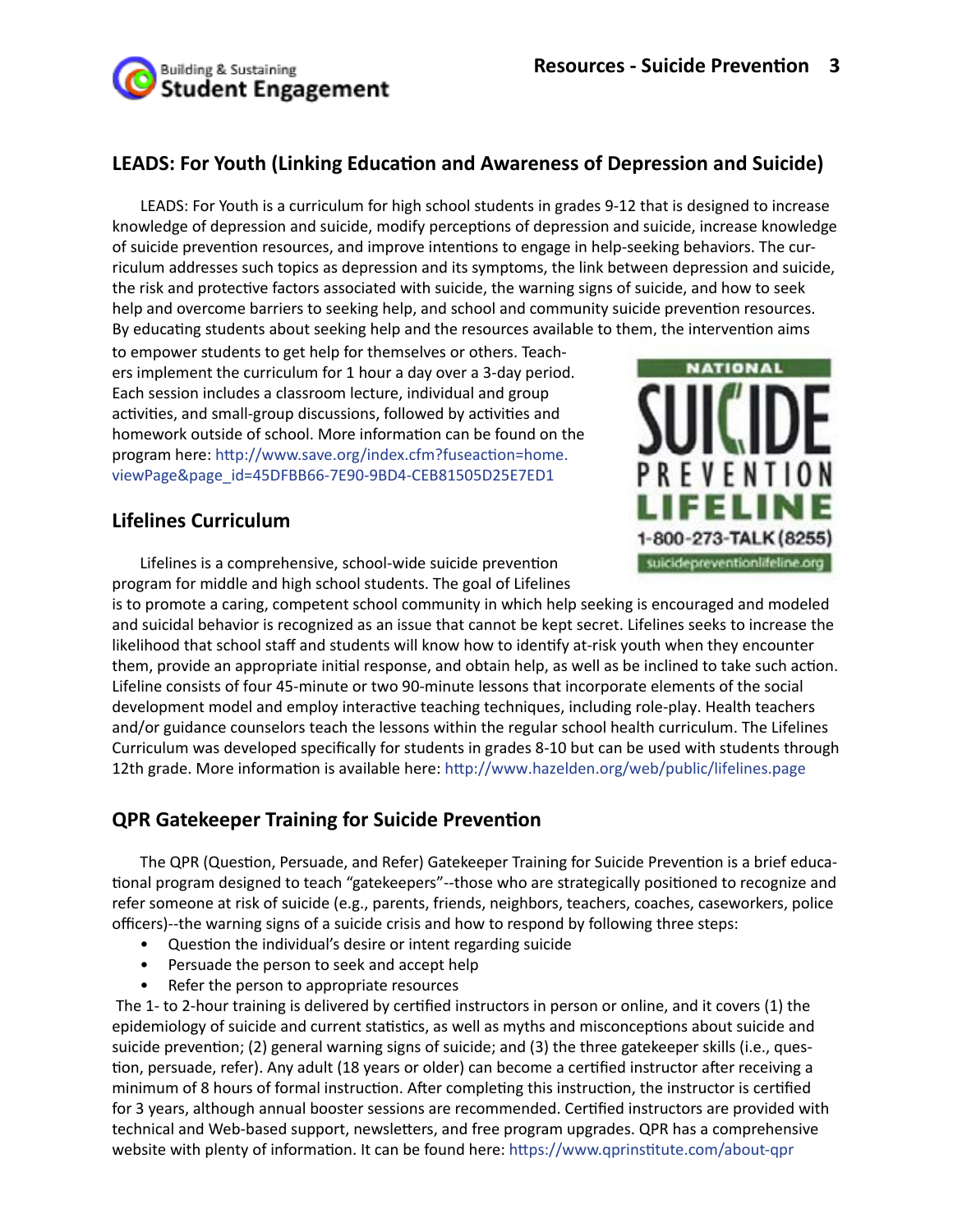## **Reconnecting Youth: A Peer Group Approach to Building Life Skills (RY)**

Reconnecting Youth is a school-based prevention program for students ages 14-19 years that teaches skills to build resiliency against risk factors and control early signs of substance abuse and emotional distress. RY targets youth who demonstrate poor school achievement and high potential for school dropout. Eligible students must have either (1) fewer than the average number of credits earned for all students in their grade level at their school, high absenteeism, and a significant drop in grades during the prior semester or (2) a record of dropping out of school. Potential participants are identified using a school's computer records or are referred by school personnel if they show signs of any of the above risk factors. Eligible students may show signs of multiple problem behaviors, such as substance abuse, aggression, depression, or suicidal ideation. RY was created by the same people who created CAST. More information is available here: http://www.reconnectingyouth.com/programs/reconnecting-youth

## **SOS Signs of Suicide**

SOS Signs of Suicide is a secondary school-based suicide prevention program that includes screening and education. Students are screened for depression and suicide risk and referred for professional help as indicated. Students also view a video that teaches them to recognize signs of depression and suicide in themselves and others. They are taught that the appropriate response to these signs is to use the ACT technique: acknowledge that there is a problem, let the person know you care, and tell a trusted adult. Students also participate in guided classroom discussions about suicide and depression. The program aims to prevent suicide attempts, increase knowledge about suicide and depression, develop desirable attitudes toward suicide and depression, and increase help-seeking behavior among youth ages 13-18. More information on the program is here: https://mentalhealthscreening.org/programs/youth

## **Sources of Strength**

Sources of Strength, a universal suicide prevention program, is designed to build socioecological protective influences among youth to reduce the likelihood that vulnerable high school students will become suicidal. The program trains students as peer leaders and connects them with adult advisors at school and in the community. With support from the advisors, the peer leaders conduct well-defined messaging activities intended to change peer group norms influencing coping practices and problem behaviors (e.g., self-harm, drug use, unhealthy sexual practices). Specifically, these activities are designed to reduce the acceptability of suicide as a response to distress, increase the acceptability of seeking help, improve communication between youth and adults, and develop healthy coping attitudes among youth. Depending on the size of the high school, 10-50 students are recruited through staff and student nominations to form a team of peer leaders, who are mentored by 2-5 adult advisors. Certified Sources of Strength trainers provide the peer leaders with an initial 4-hour interactive training, which the adult advisors also must attend. Adult advisors facilitate peer leader meetings over 3-4 months to plan, design, and practice tailored messaging activities. Sources of Strength has a comprehensive website which can be found here: https://sourcesofstrength.org/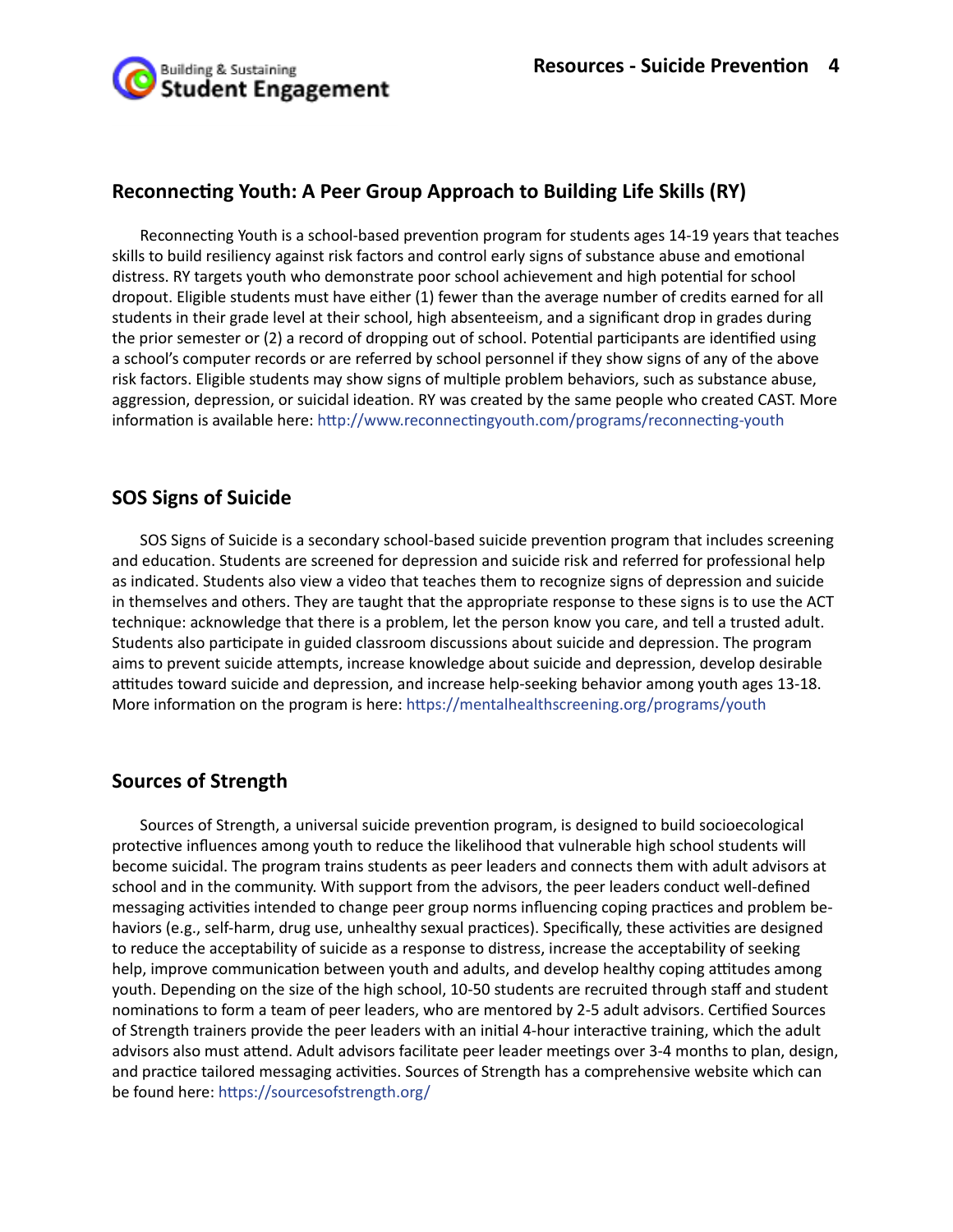

# **Postvention Programs**

#### **Local Outreach to Suicide Survivors**

The LOSS Team (Local Outreach to Suicide Survivors) is an active postvention strategy, which includes trained survivors of suicide going to the sites where suicide occurred as a resource for the people involved, often family members who are most affected by the loss. The LOSS Team members offer supports in the wake of the suicide and offers community resources to the bereaved. LOSS Team members provide follow-up care to the survivors upon request. The LOSS Team is contacted by the law enforcement at the scene of a suicide (LOSS Team, n.d.). The LOSS team can also provide community support to schools, workplaces, etc. upon request.

# **Programs for Mental Health Agencies**

#### **Assessing and Managing Suicide Risk**

Outpatient behavioral health providers play a crucial role in preventing suicides. Studies have shown that a substantial proportion of people who died by suicide had either been in treatment or had some recent contact with a mental health professional. Yet many providers report they feel inadequately trained to assess, treat, and manage suicidal patients or clients. Assessing & Managing Suicide Risk: Core Competencies for Mental Health Professionals meets providers' need for research-informed, competency-based training. http://www.sprc.org/training-institute/amsr

## **The Collaborative Assessment and Management of Suicidality (CAMS)**

The Collaborative Assessment and Management of Suicidality (CAMS) is a structured evidence-based method for risk assessment and treatment planning (Jobes, 2006). CAMS is a relatively new therapeutic clinical framework that endeavors to address a number of challenges. The CAMS approach has applied and adapted seminal work which pioneered innovative ways of thinking about suicidal states with related implications for clinical care. Practical clinical tools are offered as part of the course which is available in a four hour online interactive format. It is most appropriate for professionals engaged in treating someone who is at risk for suicide. http://www.ncbi.nlm.nih.gov/pmc/articles/PMC3752846/

## **Suicide Prevention Resource Center (SPRC)**

The SPRC is an online resource which gives information on news and events, trainings for suicide prevention, a list of best practices, and a free library and resource section. This is a great tool for anyone looking for more information on suicide prevention. http://www.sprc.org/

# **Conclusion**

There are many programs available for suicide prevention, and schools should choose programs based on the best fit for their school. Prevention programs are usually used as a tier one intervention and to seek out those students who would benefit from a tier two intervention. Postvention programs are used after a suicide has occurred to help friends and family cope.